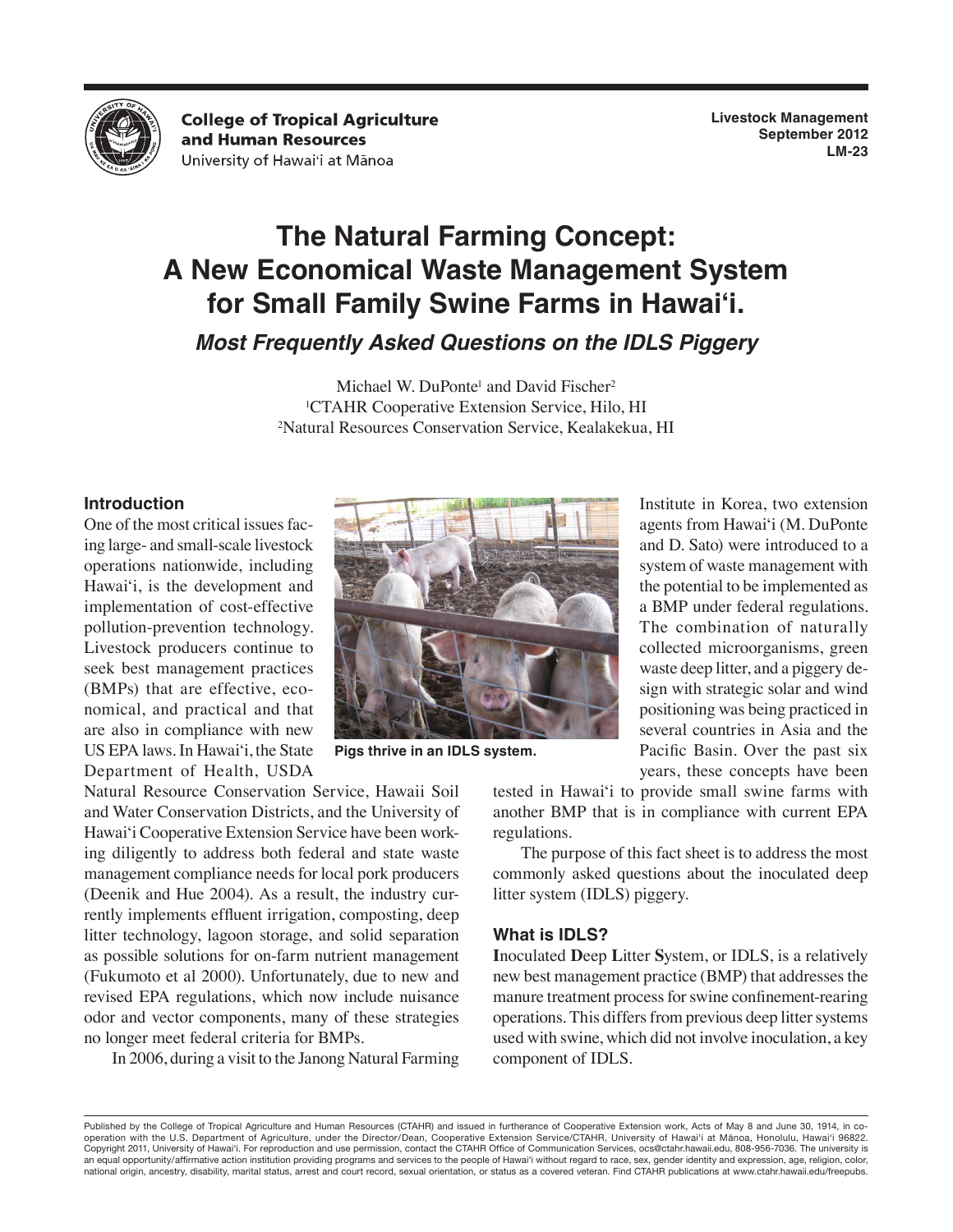### **Who developed the IDLS system, and how long has it been in existence?**

Master Kyu Han Cho of the Janong Natural Farming Institute in South Korea developed this sustainable farming method based on generations-old practices from Japan and South Korea combined with his graduate education in agriculture and veterinary science. Starting in 1965, he and some colleagues perfected the Natural Farming method, building numerous livestock facilities throughout Asia including in South Korea, Mongolia, China, the Philippines, Thailand, and Vietnam. Many of these are maintained to this day, reportedly odorless, fly-free, and able to sustain green waste material for up to 10 years without removing it from the system.

#### **How does an IDLS system work?**

IDLS incorporates four components: 1) self-collected, site-specific (or indigenous) microorganisms (IMOs), 2) green waste, 3) natural ventilation, and 4) facility positioning relative to sunlight. The livestock facility is kept dry with natural ventilation and sunlight, which promotes proper fermentation of the pen litter, itself a combination of green waste and livestock waste. This in turn prevents nuisance fly breeding and the odors generated by the proliferation of undesirable organisms.

#### **How do I incorporate the different components of the IDLS system when building a piggery?**

- *Solar positioning:* The building's foundation is positioned from north to south, with the south end serving as the entrance to the facility. This maximizes sunlight traveling east to west, which provides adequate ultraviolet light, heating, and drying. Sunlight and ventilation help to promote drying, thus preventing liquid accumulation (from livestock waste, watering nipples or troughs, and rain) in the litter. This deters the fermentation process from turning anaerobic and eliminates conditions that promote odors and fly breeding. (Note: This orientation applies to the Northern Hemisphere; positioning should be reversed for application in the Southern Hemisphere.)
- *Natural ventilation:* The building is designed with a high (14 ft) vented roof and walls (10 ft) that have openings to the outside. Cool trade winds are allowed to blow through the building, forcing warm air to rise and be eliminated through the vented roof. This helps



**Cut logs in IDLS system.**

to dissipate heat generated from microbial fermentation in the litter, keeps the litter dry through constant air movement, and cools the facility during the hot season. During the rainy season, simple roll-down siding can be installed to keep rain out.

*Deep litter:* In order to fulfill EPA regulations, which require an impervious bottom to all waste-handling facilities, there must be either a concrete slab or a thick (40 mil) plastic liner as the base of the building. Five layers, with a combined minimum depth of 4 feet, are then strategically laid down to start the IDLS. The first layer consists of cinders mixed with bio-char (not charcoal briquettes; Hunt et al. 2010), spread roughly half a foot deep. For more information on biochar, please refer to the CTAHR publication "The basics of biochar: a natural soil amendment" SCM-30 (Hunt et al. 2010). It is available free of charge at http://www.ctahr.hawaii.edu/ oc/freepubs/pdf/SCM-30.pdf.

The second layer consists of cut logs piled to a depth of 2 feet. Logs should be at least 3 to 4 feet long and a minimum of 2 inches in diameter (larger, longer logs deter pigs from rooting them to the surface). The third layer is comprised of either banana leaves or coconut fronds covered with assorted green waste, spread a foot deep. The next step is to lightly spread about one pound of 1:1 IMO-4 and soil over every 50 square feet of surface area in the IDLS pen. For example, a 100 sq ft pen will require one pound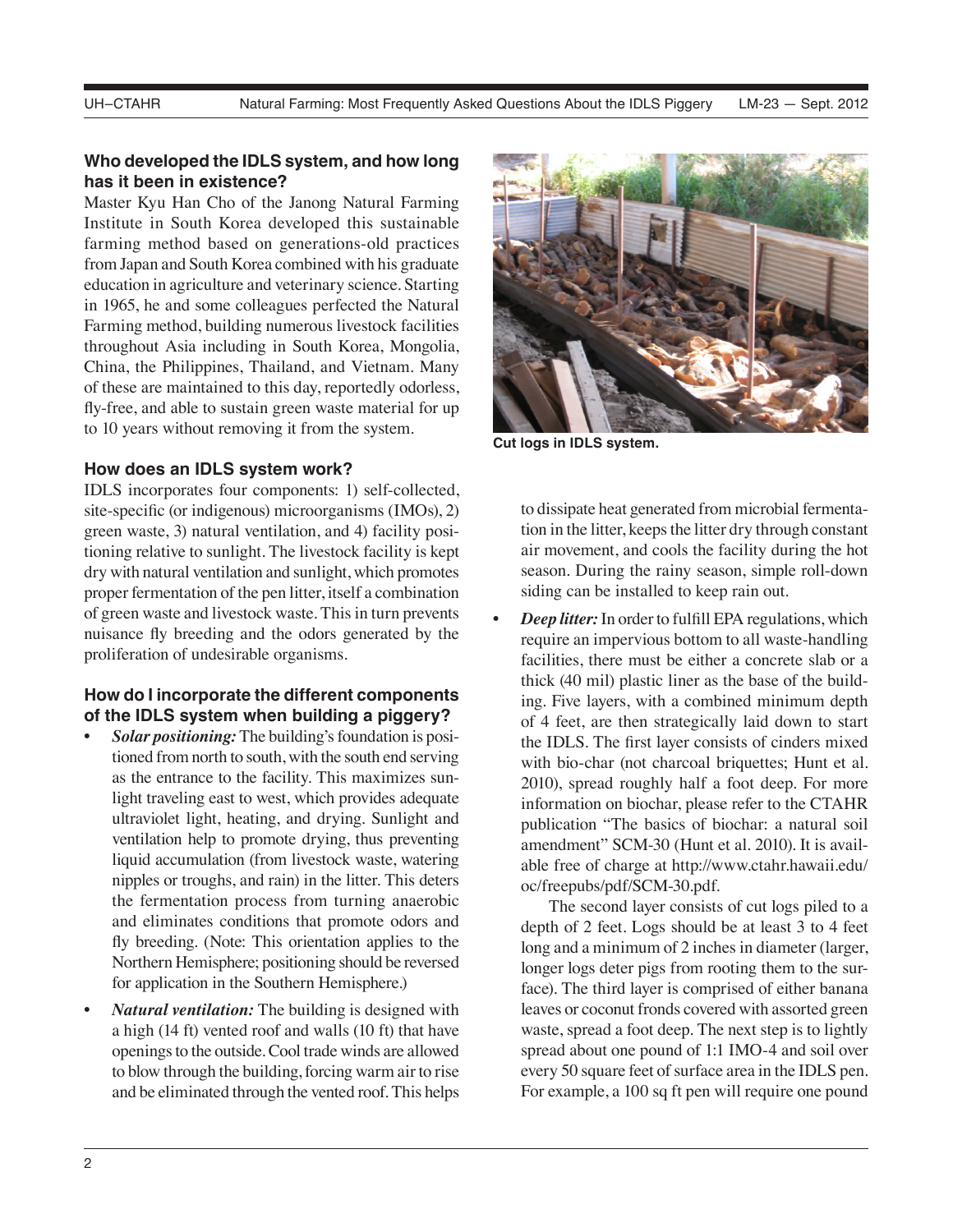

**Green waste layer in IDLS system.**

of soil inoculated with one pound of IMO-4 applied as the fourth layer. The final step is to add a layer of sawdust about half a foot deep.

Two weeks before introducing animals into the pens, activate the microbes one time only with a mist spray of lactic acid bacteria (LAB) solution and fermented plant juice (FPJ) (both diluted 1:1000 with water) to lightly moisten, not saturate, the sawdust layer. You can add animals to the pen once you smell a yeasty odor in the litter, a sign that the microbes have been activated and are at work in the pen.

*Microorganisms:* The only microorganisms that should be used are those collected by the producer from the specific site of the facility. The profile of indigenous microorganisms may vary greatly from island to island, from windward to leeward coasts, and even between neighboring properties. The initial, one-time misting with LAB and FPJ activates the microbes to increase in number. To learn how to make these activators, IMO-1 to -5, and other inputs, please attend a Natural Farming Input-Making class, or contact the Hawaiʻi Natural Farming Cooperative (drake@farm-science.com).

#### **How do I collect IMOs?**

Please refer to the CTAHR publication "How to Cultivate Indigenous Microorganisms," BIO-9 (Park and DuPonte 2008). It is available free of charge at http://www.ctahr. hawaii.edu/oc/freepubs/pdf/BIO-9.pdf.

## **How often do I need to inoculate the IDLS system with IMOs?**

The IDLS needs only ONE initial inoculation with IMOs. You will never need to inoculate the system again unless you decide to completely clean out the pens. Once the system is set, the IMOs are self-sustaining (selfpropagating, self-limiting).

#### **What kind of green waste can be used?**

A producer can use any type of green waste available. Commonly used materials in Hawaiʻi include tree trimmings, banana leaves, coconut fronds, bamboo, sawdust, and grass and hedge clippings. Do not use treated lumber or sawdust, or any plants that are poisonous (example: oleander, other plants with milky sap) or high in oil content (example: seed or nut oil by-products, including macadamia nuts, shells, hulls, or husks).

## **Do I need to add more green waste to the system once it is set?**

Yes. New green waste must be added periodically to maintain an optimal carbon to nitrogen ratio. Frequency depends on the number and size of animals in the pens and the type of green waste. As a rule of thumb, it is time to add more green waste when the log layer becomes exposed. You do not need to add any more IMO-4 when adding new green waste to existing litter. It is not necessary to add another layer of sawdust over new green waste.

#### **When do I need to clean out the pens?**

The system does not need to be cleaned. Continue to add more green waste as the existing layer ferments and composts. IDLS systems are known to go for more than 10 years without being cleaned out.

## **Can I use the fermented litter as compost in my garden?**

The fermented litter can remain in the pens without being removed, but you may use it as compost. However, it should not be sold, as proper documentation of temperature and turning is required by the Hawaiʻi Department of Health for compost sale. Wait at least 6 months from the start of your system before removing litter to use as compost on your property. Remove only up to one-third of the compost at any one time; allow at least 6 months between subsequent removals.